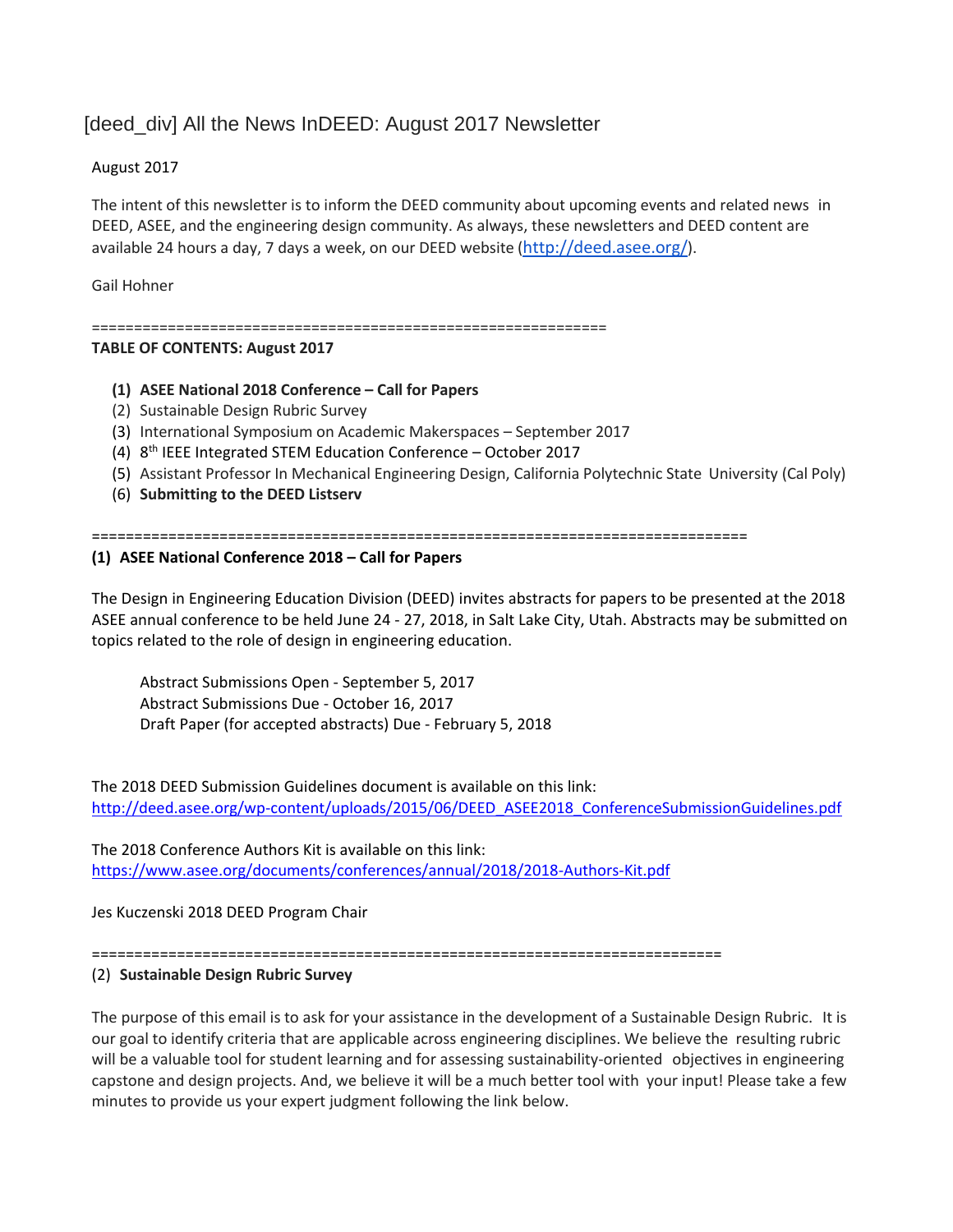If you have any questions or concerns regarding this email or this project, please contact Elise M. Barrella, Ph.D., Department of Engineering, James Madison University at [barrelem@jmu.edu.](mailto:barrelem@jmu.edu)

### Link: [http://jmu.co1.qualtrics.com/jfe/form/SV\\_6J4E9V3ClQPiX4N](http://jmu.co1.qualtrics.com/jfe/form/SV_6J4E9V3ClQPiX4N)

Study Information: The rubric work is being completed as part of NSF#1463865 Developing and Assessing Engineering Students' Cognitive Flexibility in the Domain of Sustainable Design. Any opinions, findings, and conclusions or recommendations expressed in this material are those of the authors and do not necessarily reflect the views of the National Science Foundation. This expert panel survey was reviewed and approved by JMU IRB under protocol #15-0584 (see cover letter below).

=============================================================

#### (3) **International Symposium on Academic Makerspaces – September 2017**

The 2<sup>nd</sup> [International Symposium](https://isam2017.hemi-makers.org/) on Academic Makerspaces will be held September 24-27, 2017 at Case Western Reserve University. The symposium joins the people, knowledge & inspiration that fuse to catalyze higher education makerspaces and maximize impact on the student learning experience and professional success. A call for papers/posters for the symposium is posted

at <https://isam2017.secure-platform.com/a> . More information on the symposium can be found at <https://isam2017.hemi-makers.org/>.

#### ==================================================================

### **(4) 8 th IEEE Integrated STEM Education Conference – October 2017**

We will begin accepting submissions to the 8<sup>th</sup> IEEE Integrated STEM Education Conference (ISEC '18) on 10.15.17. ISEC is known for featuring cutting-edge research and experiences with integrated approaches to the study of science, math, and technology through experiences and activities based in engineering and other design disciplines. It will be held on Saturday, 3.10.18 at the Friend Center, Princeton University.

Submissions are accepted in three categories: **Papers** (full or WIP), **Posters** by K-12 students, and **Workshops**. Please see the full CFP on the conference website, [ewh.ieee.org/conf/stem,](http://ewh.ieee.org/conf/stem) and our Facebook page for details on paper format requirements and templates, fees, and other conference information; follow us on Twitter @IEEE\_ISEC; and like us on Facebook. Contact us at [ieee.isec@gmail.com](mailto:ieee.isec@gmail.com) for more information. **We look forward to your participation in ISEC 2018!**

=============================================================

## (5) **Position Announcement: ASSISTANT PROFESSOR IN MECHANICAL ENGINEERING DESIGN, CALIFORNIA POLYTECHNIC STATE UNIVERSITY (CAL POLY)**

The Mechanical Engineering Department within the College of Engineering at Cal Poly, San Luis Obispo, CA, invites applications for two full-time, academic year, tenure-track faculty appointments at the assistant professor rank in mechanical engineering design. This is an opportunity for candidates who are passionate about undergraduate education to join a unique institution that values teaching and applied research activities. Preferred specializations include human centered design, design theory and methodology, creativity in engineering, bio-inspired design, design thinking, engineering education, and machine design.

For details, qualifications, and application instructions, visit [https://www.calpolyjobs.org](https://www.calpolyjobs.org/) and search for